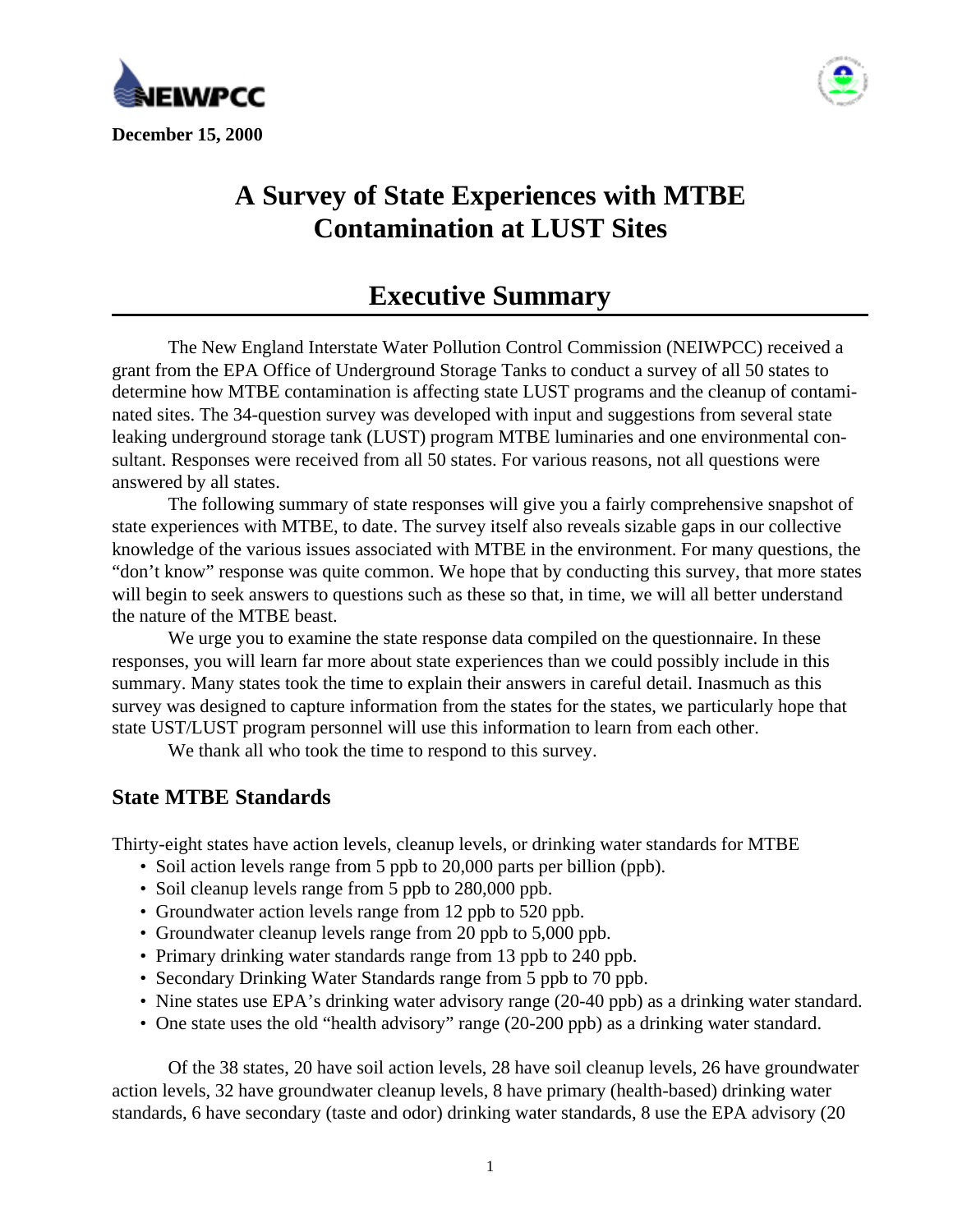ug/L) drinking water standard, and 12 use a state or some other advisory.

Of the 12 states that do not have action levels, cleanup levels, or drinking water standards, Illinois indicated that it is developing a standard. Washington is close to adopting proposed standards. Many states provided additional comments to explain the details of their standards. These notes provide a more complete picture of how action and cleanup levels are used in remediation decision making. Many responses are dependent on specified factors, such as site specific or riskbased conditions or potability.

Some of the standards and levels are enforceable and some are not. Eight states indicated that all of the levels they use are enforceable while six indicated that none are enforceable. The remaining states that answered stipulated an assortment of variations on the theme.

Sixteen states have recently changed their standards. The primary reasons why changes were made were to lower the levels to be more protective or to adopt a standard where there had been none. Sixteen states indicated that they are considering making a standard change. A few will add MTBE as a chemical of concern in their RBCA program, a few will lower their standard, Delaware's Public Health agency will be establishing and maximum contamination level (MCL) for MTBE. Two states said they would need enabling legislation to make changes, others specified rule change or rule-making requirements.

Thirty-six states indicated that a federal MCL for MTBE would affect their state's remediation process. Many of the states, particularly those that do not currently have a cleanup standard for MTBE, felt that an MCL would lead to the adoption of that standard and hence more protracted and costly cleanups, other states said that they might have to adjust their existing standards up or down, depending on the established MCL. In many states, a numerical federal MCL for MTBE would effectively be adopted by the state. Some states need an MCL in order to require cleanup of MTBE releases.

#### **MTBE Analysis**

Forty-two states require sampling and analysis for MTBE in groundwater at LUST sites. Washington will add itself to that number by 2001. Georgia and Arizona request sampling and analysis. Twenty-nine states require such sampling and analysis in soil.

Of the states that require sampling and analysis of MTBE in groundwater, 14 do so for all suspected releases and 30 (including Washington and Georgia) do so for gasoline releases. Of the states that require such sampling and analysis in soil, 10 do so for all releases and 22 do so for gasoline releases.

Several states indicated that they require sampling and analysis for MTBE of other fuels, such as kerosene, jet fuels, used oil, and diesel.

States that require testing for MTBE were asked when that requirement was initiated. That spectrum ranges from Maine in 1986, Minnesota in 1987, right on up to Kentucky in 2000 and Washington in 2001. When asked approximately how many sites were closed before MTBE analysis was required, 16 states did not know. Many more states, however, indicated that significant numbers of sites had been closed before analysis requirements took effect. It is important to look at these answers with respect to the number of sites, the date at which analysis was required, and the size of the state's tank population. The majority of the states that require analysis do so 80 to 100 percent of the time.

USEPA SW-846 Method 8240/8260 (GC/MS) is the most common method used or permitted for analysis of MTBE in both soil (33 states) and groundwater (37 states); USEPA SW-846 Method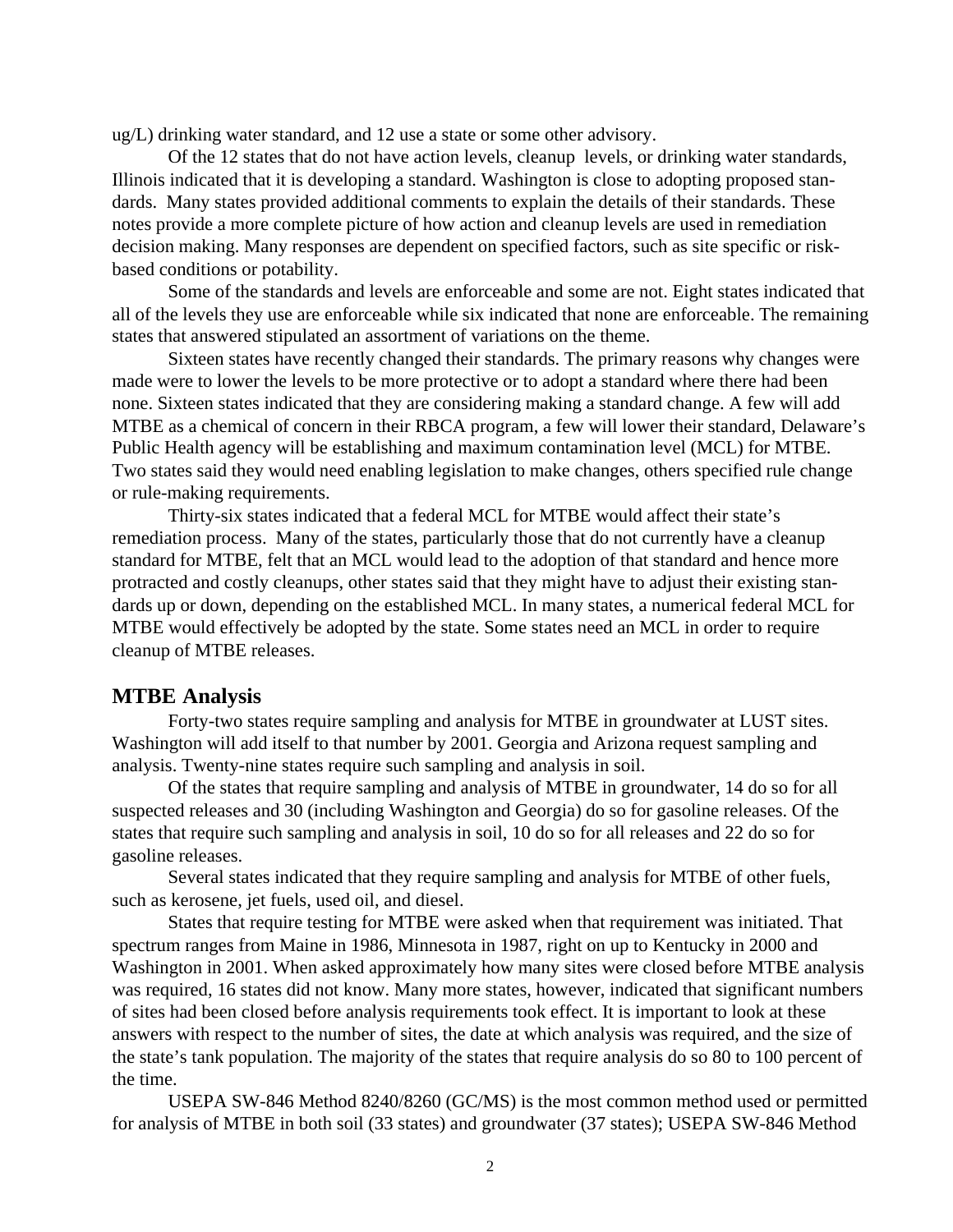8020/8021 (GC/PID) runs a close second—soil (23 states) and groundwater (30 states). Seventeen states use a combination of 8020/21 and 8240/60 for soil and 22 for groundwater. USEPA Drinking Water Method 502 (GC/PID) is approved by 3 states for soil and 7 states for groundwater. USEPA Drinking Water Method 524 (GC/MS)is approved by 6 states for soil and 20 states for groundwater. California, Massachusetts, and Delaware permitted the use of all or most of the methods listed in the survey.

Ten states indicated that the labs in their state charge extra to test for MTBE, three states said that some do. Thirteen states did not know whether labs charged extra, the rest of the states (25) said that their labs don't charge extra. Additional costs ranged from \$10 to \$50 per sample.

#### **MTBE Site Assessment**

Twenty five states said they have sites where MTBE has been detected in soil or groundwater, but where no release has been documented (e.g., though a leak detection method). Eleven states said they had no such sites and 14 didn't know. Most of the states that said they had such sites responded that they did not know how many. Of the 8 states that offered numbers, 3 had just a few, one had several, two had 20 plus, one had more than 50, and Vermont indicated that this is the case at most of its sites.

We attempted to find out something about what parts of the UST system are implicated more often with MTBE-related releases and what types of tank and piping are implicated most often. The responses in this area were weak. In the case of the parts of the system, the list included piping, sumps, overfills, spill buckets, and dispensers. In terms of types of tanks and piping, five states said steel, particularly unprotected steel. New Hampshire had problems with fiberglass reinforced plastic (FRP). Maryland said FRP and flex piping. Nevada said single-walled piping, and Maine said all types.

Twenty-four states said they are finding MTBE contamination that they are unable to attribute to an UST release. Fourteen states said "no," and 12 didn't know. New York's Snapshot MTBE Survey identified sources of MTBE-contaminated groundwater spills as: UST - 46%, piping - 26%, not identified - 20%, fiberglass UST - 2%, AST - 1%, and other (e.g., overfills, homeowner) - 5%. Many of the states attributed these non-UST to aboveground storage tanks. Other sources included car accidents, leaking automobile fuel tanks, improper disposal of gasoline gas, heating oil tanks, and backyard spills.

When asked how often MTBE is detected in soil and groundwater at gasoline-contaminated sites, states gave the following responses:

- 0 20% of the time in soil 8 states, in groundwater 11 states
- 20 40% in soil 7 states, in groundwater 4 states
- 40 60% in soil 1 state, in groundwater 7 states
- 60 80% in soil 11 states, in groundwater 15 states
- 80 100% in soil 4 states, in groundwater 9 states

When asked how often MTBE levels exceed 20 ppb at the groundwater sites, 7 states answered 0 - 20% of the time, 4 answered 20 - 40%, 7 answered 40 - 60%, 10 answered 60 - 80%, 10 answered 80 - 100%, and 9 didn't know.

In an attempt to find out if other non-gasoline fuels had MTBE levels above 20 ppb in groundwater or soil, 36 states did not know. More than anything this may indicate that they are not looking for MTBE in the other fuels. Seven states indicated that they were finding these MTBE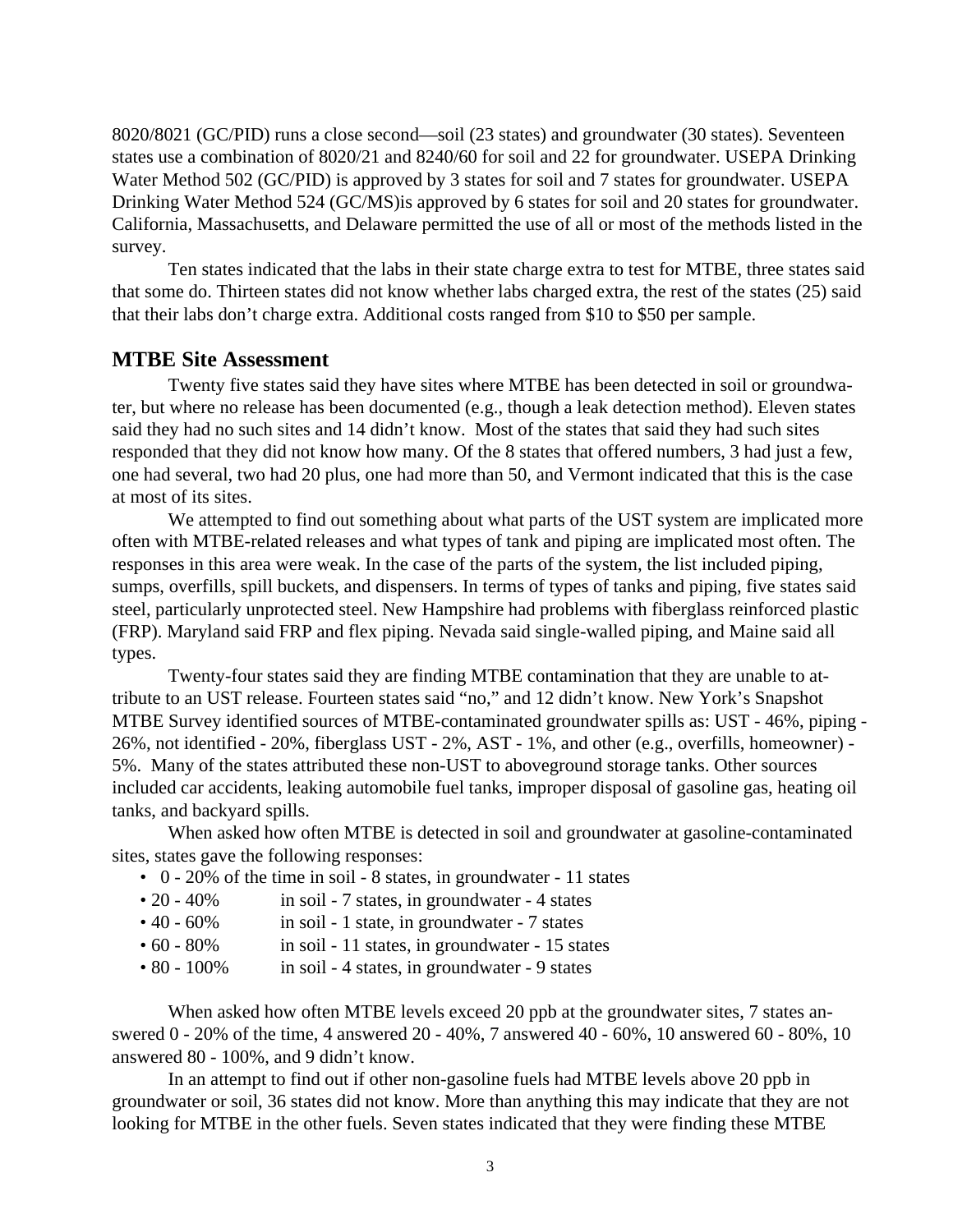levels in heating oil and diesel fuel. Other fuels mentioned included jet fuel, kerosene, K-1 used oil, and waste oil.

When asked if they investigate MTBE plumes differently from BTEX plumes because of the potential for diving plumes, 4 states answered "yes," and 15 answered "sometimes." When asked if they require three-dimensional characterization of MTBE plumes, 14 of the 19 states that answered "yes" to the previous question answered that they do "occasionally," 3 answered "most of the time," and 1 said "always." Delaware indicated that the answer depended on the project officer whether it was "occasionally" or "most of the time." Montana commented that if a vertical gradient is apparent, nested wells will be required to verify if a diving plume exists.

States indicated <u>average</u> ranges of MTBE concentrations in the core of a plume as follows: 0 - 100 ppb - 4 states, 100 -500 ppb - 4 states, 500 - 1,000 ppb - 6 states, 1,000 - 10,000 ppb - 13 states, 10,000 - 50,000 ppb - 2 states, and 50,000 - 250,000 - 1 state. Kansas straddled 500 - 10,000 ppb. Seventeen states didn't know.

Almost all of the states indicated that average MTBE concentrations detected at receptors are in the 0 -100 ppb range. Massachusetts responded in the 100 - 500 ppb range, Maryland in the 500 - 1,000 ppb range, Delaware in the 1,000 - 10,000 ppb range, and 18 states didn't know.

Fifteen states indicated that their worst MTBE concentration at an impacted receptor was in the less than 1,000 ppb range. Twelve states had levels in the 1,000 - 10,000 ppb range, 3 in the 10,000 - 50,000 ppb range, 1 in the 50,000 - 250,000 ppb range, 4 in the 250,000 - 1,000,000 ppb range, and 15 didn't know.

Twenty states indicated that they track the length of MTBE plumes from gasoline releases. Of these states, 6 states responded that their average plume lengths are in the 100 - 250 feet range, 8 said theirs were in the 250 - 500 feet range, one said greater than 500 feet. Five said they didn't know. Fifteen states indicated that MTBE plumes were often longer that typical BTEX plumes, 11 states said they were sometimes longer. Vermont notes that the MTBE plumes were sometimes longer, particularly in bedrock. When asked about the maximum length of any plume observed in their state, 16 states reported plumes in the range of 1,000 to 5,000 feet. Kansas' longest plume was in excess of one mile. New York's East Patchogue site extended over 6,000 feet.

Twenty-four states said their drinking water program requires routine analysis for MTBE. Three states didn't know, the rest said "no." Most of the states that answered in the affirmative began routine analysis over a spread of years in the 1990s. A few states just began. Minnesota, New Hampshire, and Rhode Island began in the late 1980s.

The answers to the question of how many public and private wells have been contaminated by MTBE at any level seems to be a function of whether or how hard a state is looking for MTBE. Fifteen states indicated that they didn't know the answer to this question. Five states answered that none of their public wells were contaminated; six indicated that over 40 of their public wells has MTBE contamination.

Looking at private wells, the answers are murky if one considers the sheer volume of private wells nationwide. States such as New York and Maine that had taken steps to assess the potential for private well contamination had higher numbers. Of the states that answered this question, 10 estimated that they have identified more than 40 private wells with MTBE contamination.

States provided a wide range of answers regarding the contaminant levels at which they would replace or provide point-of-use treatment at public or private wells. The most common range was 20-40 ppb. A number of states indicated they would do so at any detect.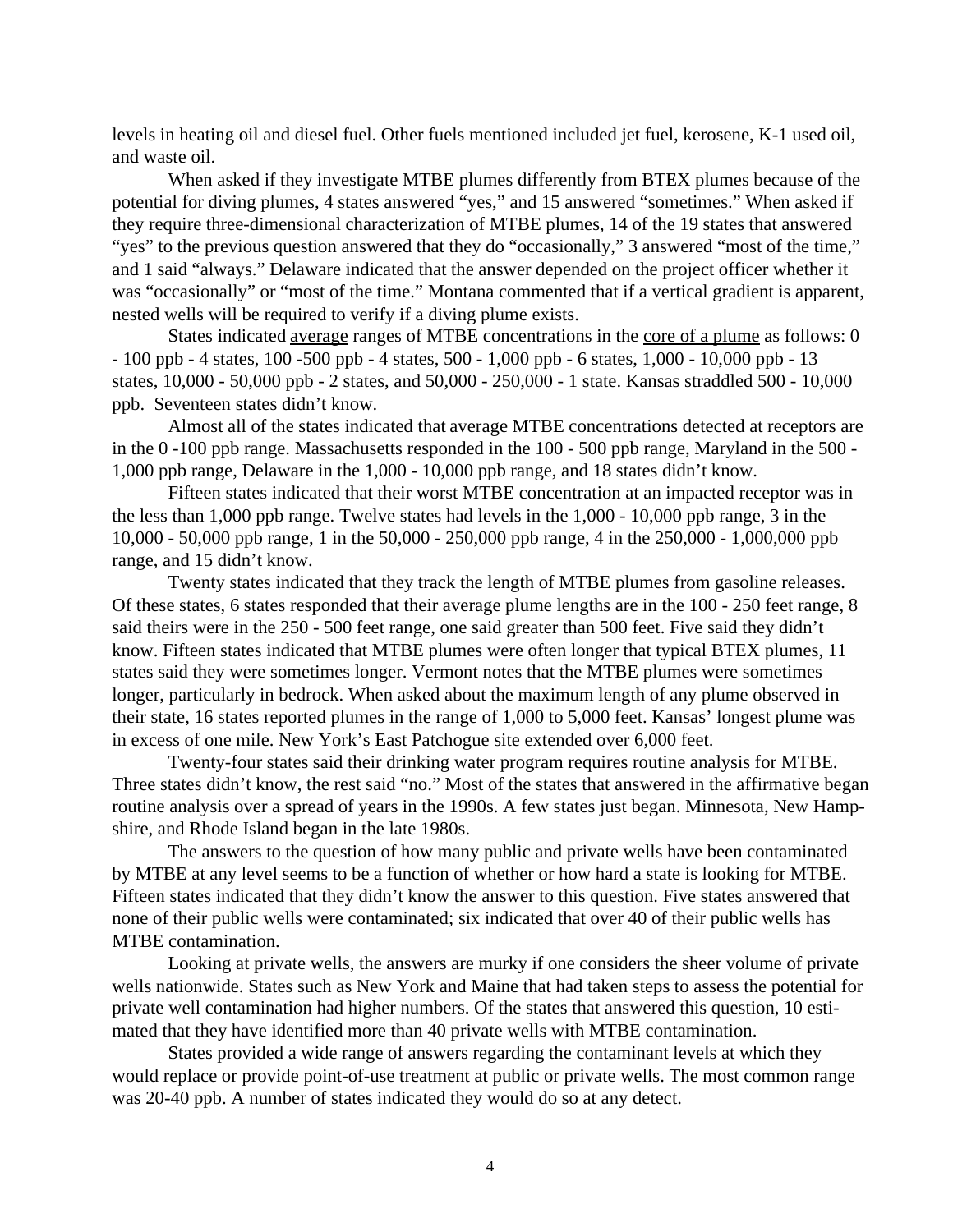#### **MTBE Remediation**

Thirteen (of 45) states indicate that MTBE is never the remediation driver. Twenty-two states indicate that MTBE drives remediation less than 20 percent of the time. Fifteen states indicate that MTBE drives remediation greater than 20 percent of the time. BTEX and/or free product is the primary remediation driver in 37 states.

Ten states indicated that none of their LUST sites are undergoing remediation for MTBE. It is not surprising that most of these states do not have MTBE standards and/or do not analyze for MTBE. Seventeen states indicated that they do not know what percent of their LUST sites are undergoing remediation for MTBE. Of the states that could provide percentages, answers ranged from less than 1 to 80 percent.

Answers concerning percentage of LUST sites where MTBE is the only concern ranged from zero (18 states) to 30 to 40 percent.

Our question on technologies used to remediate MTBE in soil and groundwater and successes failed to fulfill the promise. With respect to soil cleanup, soil vapor extraction is used most frequently. For groundwater, point-of-use-treatment, pump and treat, air sparging/SVE, natural attenuation, dual-phase and multi-phase extraction, and soil excavation are in use most frequently. We recommend that those who are interested read the comments provided by several states.

Most states do not require analysis for MTBE in the effluent stream from SVE or air stripping systems. A few that do, however, provide information on reduction in MTBE mass.

Nineteen states indicated that they are taking any extra steps to make sure MTBE is not migrating beyond standard monitoring parameters. Most of these states indicated that they are using multilevel wells, nested wells, deeper wells, and/or more wells located further downgradient from the source.

Thirty-seven states report closing sites which had MTBE contamination (range is from 1-65 percent of MTBE sites). Twenty-eight states report success remediating sites to closure. Twelve states report that they have reopened previously closed LUST sites because of post-closure detection of MTBE.

Ten states report more aggressive efforts on free product recovery. Eleven other states indicated that they have always been aggressive with free product recovery.

Fifteen states have experienced increased costs associated with MTBE remediation; most report the increase has been less than 20 percent. Five states, however, indicated that their costs had doubled. States attribute increased costs to longer plumes, higher site investigation costs, difficulty to air strip, and inefficiency of carbon primarily.

A handful of state cleanup fund programs account for or plan for MTBE-related contingencies, such as increased cleanup costs or reopening of sites for additional investigation, cleanup, and closure. More of the funds have contingency plans for existing sites where MTBE has been detected and additional MTBE-targeted investigation or cleanup is required.

All but five states use some form of risk-based decision making (RBDM) in corrective action at LUST sites. Of the states that use RBDM, 34 say their process accounts for MTBE. The states provided an array of answers as to how the process works with respect to MTBE.

The states provide a variety of answers as to how clean treated effluent needs to be for discharge to a sanitary or storm sewer. Many provide information on how this number was determined.

#### **Other Oxygenates**

States were asked if they analyze for any of the following oxygenates: ethanol, TBA, TAME, ETBE, DIPE, or any others. The overwhelming majority of states indicated that they never analyze